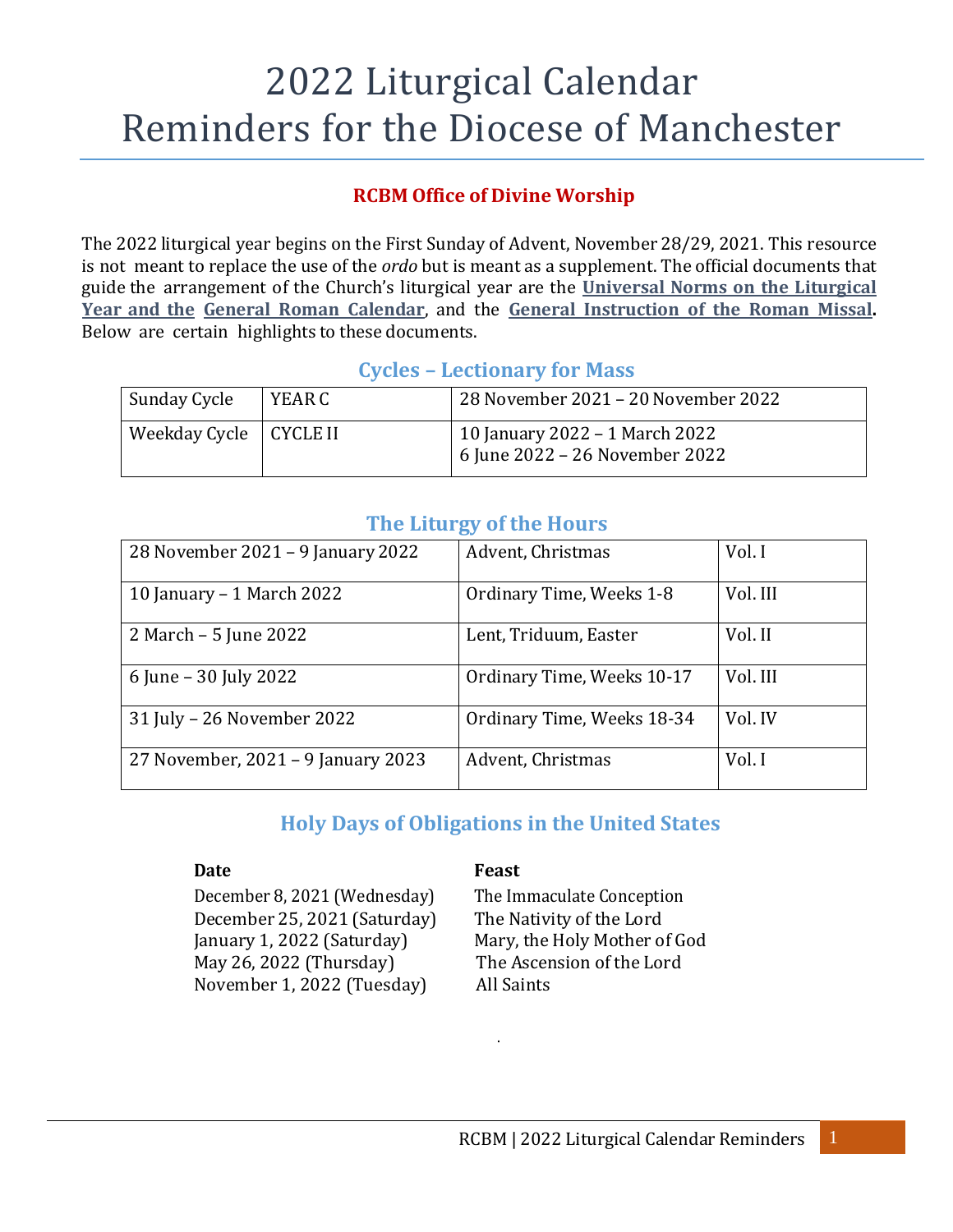#### **Regulations for Holy Days:**

• Gloria and Creed are used; Funeral Masses are not allowed; Ritual masses are forbidden both for the Holy Day and its Vigil, thus marriages celebrated within Mass must use the Mass of the day with nuptial blessing and the readings may not be changed. Marriage Rite outside of Mass may be used with no restrictions.

Calendar Advisories for 2022



**Solemnity of the Ascension of the Lord**, the ecclesiastical province of Boston along with others, has retained its celebration on the proper Thursday, May 26, 2022 as Easter Weekday while other ecclesiastical provinces of the United States of America have transferred this Solemnity to the following Sunday.

**Mass in honor of the Blessed Virgin Mary:** Outside Advent, Christmas Time, Lent, and Easter Time, on Saturdays which have no commemoration having the rank of Obligatory Memorial or higher, a Mass in honor of the Blessed Virgin Mary may be celebrated.

**Memorial of the Blessed Virgin Mary, Mother of the Church:** In a decree dated February 11, 2018 the Congregation for Divine Worship and the Discipline of the Sacraments inscribed the Memorial of the Blessed Virgin Mary, Mother of the Church in the General Roman Calendar to be observed on the Monday after Pentecost, taking precedence over an obligatory Memorial that coincides with it. 5 June is Pentecost and 6 June (Monday) shall be observed as the Memorial of the Blessed Virgin Mary, Mother of the Church.

**Parish Celebrations of Patronal Feasts and Anniversaries of Church Dedications:** Parishes are reminded that the Anniversary of Dedication of their church and the patronal feast of their church are celebrated as Solemnities for that community. Because these outrank Sundays in Ordinary Time, those celebrations can be moved to the Sunday of that week, as long as they are in Ordinary Time (*Norms Governing Liturgical Calendars,* § 58).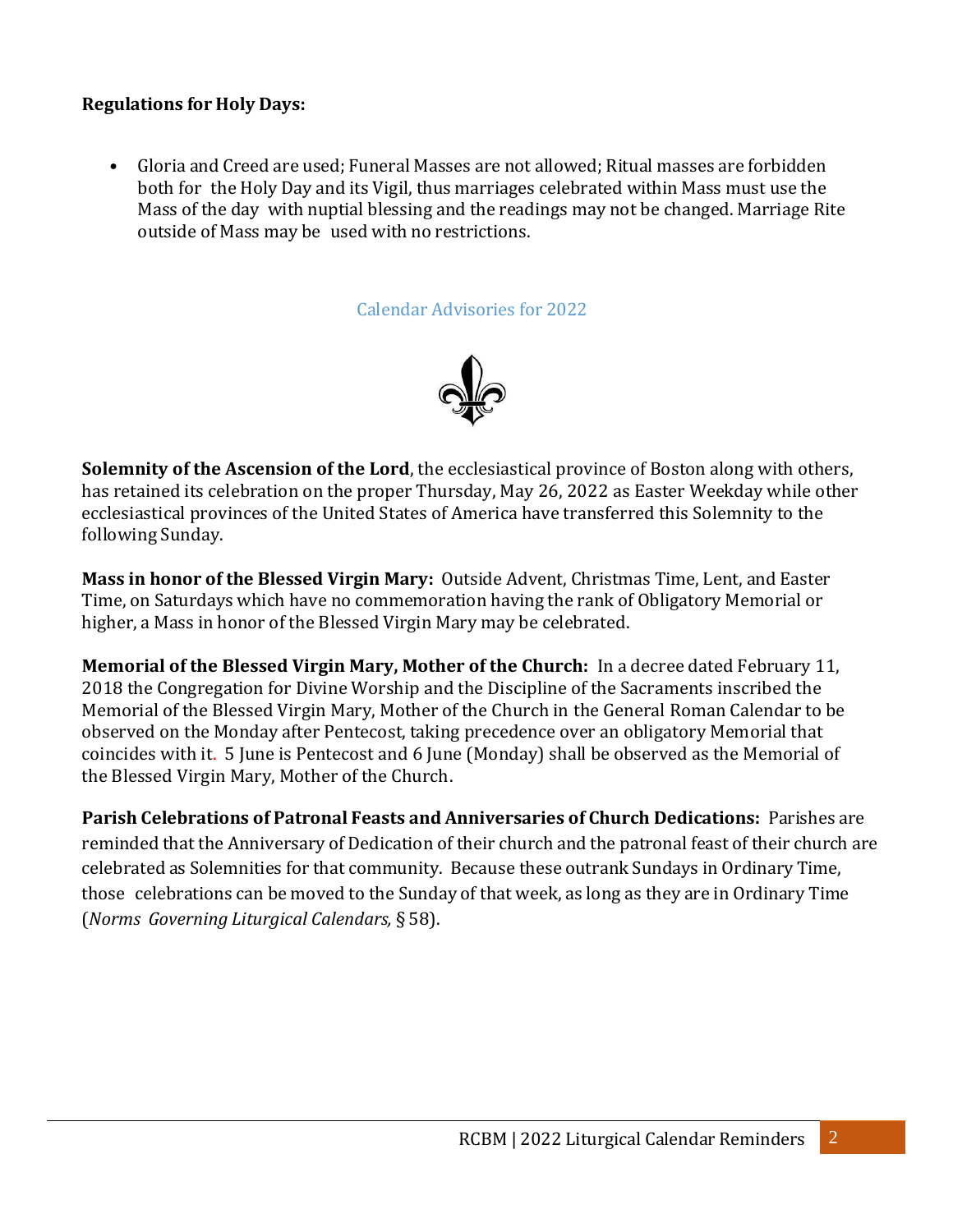# **Principal Celebrations of the Liturgical Year 2022**

| <b>First Sunday of Advent</b>                                                                  | November 28, 2021                                                                                                                                                                            |
|------------------------------------------------------------------------------------------------|----------------------------------------------------------------------------------------------------------------------------------------------------------------------------------------------|
| Solemnity of the Immaculate Conception of<br>the Blessed Virgin Mary                           | December 8, 2021 - Holy day of Obligation                                                                                                                                                    |
| The Nativity of the Lord (Christmas)                                                           | December 25, 2021 - Holy day of Obligation<br>In the Nicene Creed, at the words "and by the<br>Holy Spirit became man," all genuflect at all<br>Masses celebrating the Nativity of the Lord. |
| Solemnity of Mary, the Holy Mother of God                                                      | January 1, 2022 - Saturday – not a Holy day of Obligation<br>- Gloria and Creed are used; Funeral Masses<br>are not allowed.                                                                 |
| The Epiphany of the Lord                                                                       | January 2, $2022 -$ Sunday                                                                                                                                                                   |
| The Baptism of the Lord                                                                        | January 9, 2022 - Sunday                                                                                                                                                                     |
| The Presentation of the Lord                                                                   | February 2, 2022-Wednesday                                                                                                                                                                   |
| Ash Wednesday                                                                                  | March 2, 2022                                                                                                                                                                                |
| RCIA Rite of Election for Catechumens & Call to<br><b>Continuing Conversion for Candidates</b> | March 6, 2022 - St. Joseph Cathedral-<br>2:00 p.m. First Sunday of Lent                                                                                                                      |
| Feast of St. Joseph                                                                            | March 19, 2022 - Solemnity, Saturday                                                                                                                                                         |
| Solemnity of the Annunciation of the Lord                                                      | March 25, 2022 - Friday (genuflection at "and by the<br>Holy Spirit")                                                                                                                        |
| Palm Sunday of the Passion of the Lord                                                         | April 10, 2022                                                                                                                                                                               |
| <b>Chrism Mass</b>                                                                             | April 12, 2022 – Tuesday, 6pm at St. Joseph Cathedral                                                                                                                                        |
| <b>Holy Thursday</b>                                                                           | April 14, 2022                                                                                                                                                                               |
| Good Friday                                                                                    | April 15, 2022                                                                                                                                                                               |
| <b>Holy Saturday</b>                                                                           | April 16, 2022<br>The sun will set at 6:53 pm in Manchester on this date.<br>The Easter Vigil should begin after sunset.                                                                     |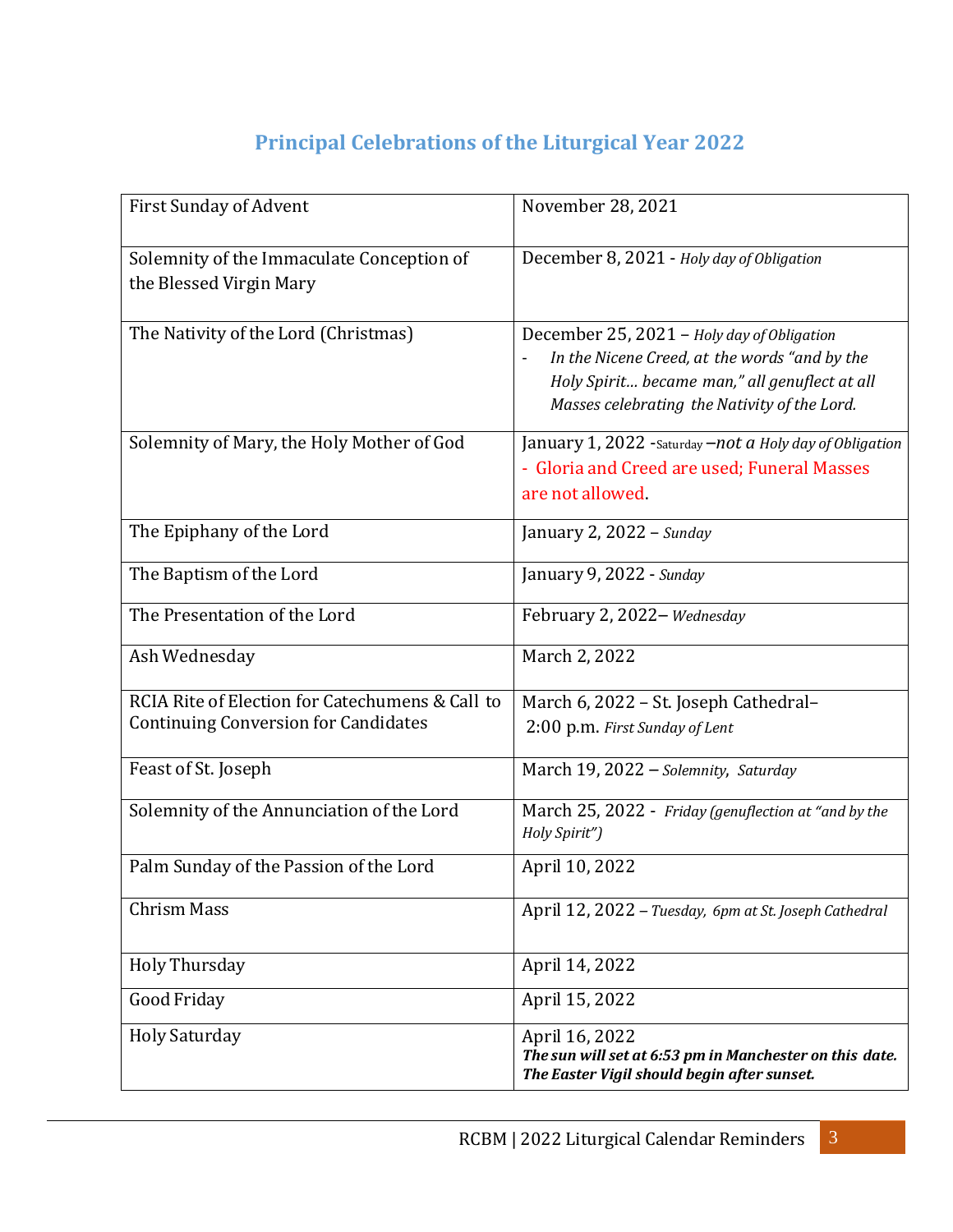| <b>Easter Sunday</b>                         | April 17, 2022                                         |
|----------------------------------------------|--------------------------------------------------------|
| Solemnity of the Ascension of the Lord       | May 26, 2022 – Thursday, Holy day of obligation        |
| Solemnity - Pentecost Sunday                 | June 5, 2022                                           |
| Solemnity of The Most Holy Trinity           | June 12, 2022                                          |
| Solemnity of The Most Holy Body and Blood of |                                                        |
| Christ (Corpus Christi)                      | June 19, 2022                                          |
| Solemnity of Saints Peter and Paul, Apostles | June 29, 2022 - Wednesday                              |
| The Assumption of the Blessed Virgin Mary    | August 15, 2022 - Monday, NOT a Holy day of obligation |
| All Saints' Day                              | November 1, 2022 – Monday, a Holy day of obligation    |
| Solemnity of Our Lord Jesus Christ, King of  | November 20, 2022                                      |
| the Universe                                 |                                                        |
|                                              |                                                        |

# **The Season of Advent**

"Advent has a two-fold character, for it is a time of preparation for the Solemnities of Christmas, in which the First Coming of the Son of God to humanity is remembered, and likewise a time when, by remembrance of this, minds and hearts are led to look forward to Christ's Second Coming at the end of time. For these two reasons, Advent is a period of devout and expectant delight" (Universal Norms for the Liturgical Year and the Roman Calendar, 39).

- Prior to 1 December, Advent Preface I is used. On Memorials of the BVM and the saints, however, in this or any other season, the corresponding Preface in the *Roman Missal* may be used in place of the weekday or seasonal Preface.
- The use of organ and other musical instruments and the decoration of the altar with flowers should be done in a moderate manner, as is consonant with the character of the season, without anticipating the full joy of Christmas (*Ceremonial of Bishops*, 236). The same moderation should be observed in the celebration of Matrimony (*The Order of Marriage*, 32).
- The official color for the season of Advent is violet. The use of blue vestments for Advent is not approved for the United States.

#### **Ritual Masses During the Season of Advent**

Ritual Masses for Confirmation or Marriage are prohibited on Sundays of Advent, taking due account of the norms given in the ritual books or in the Masses themselves. (GIRM #372)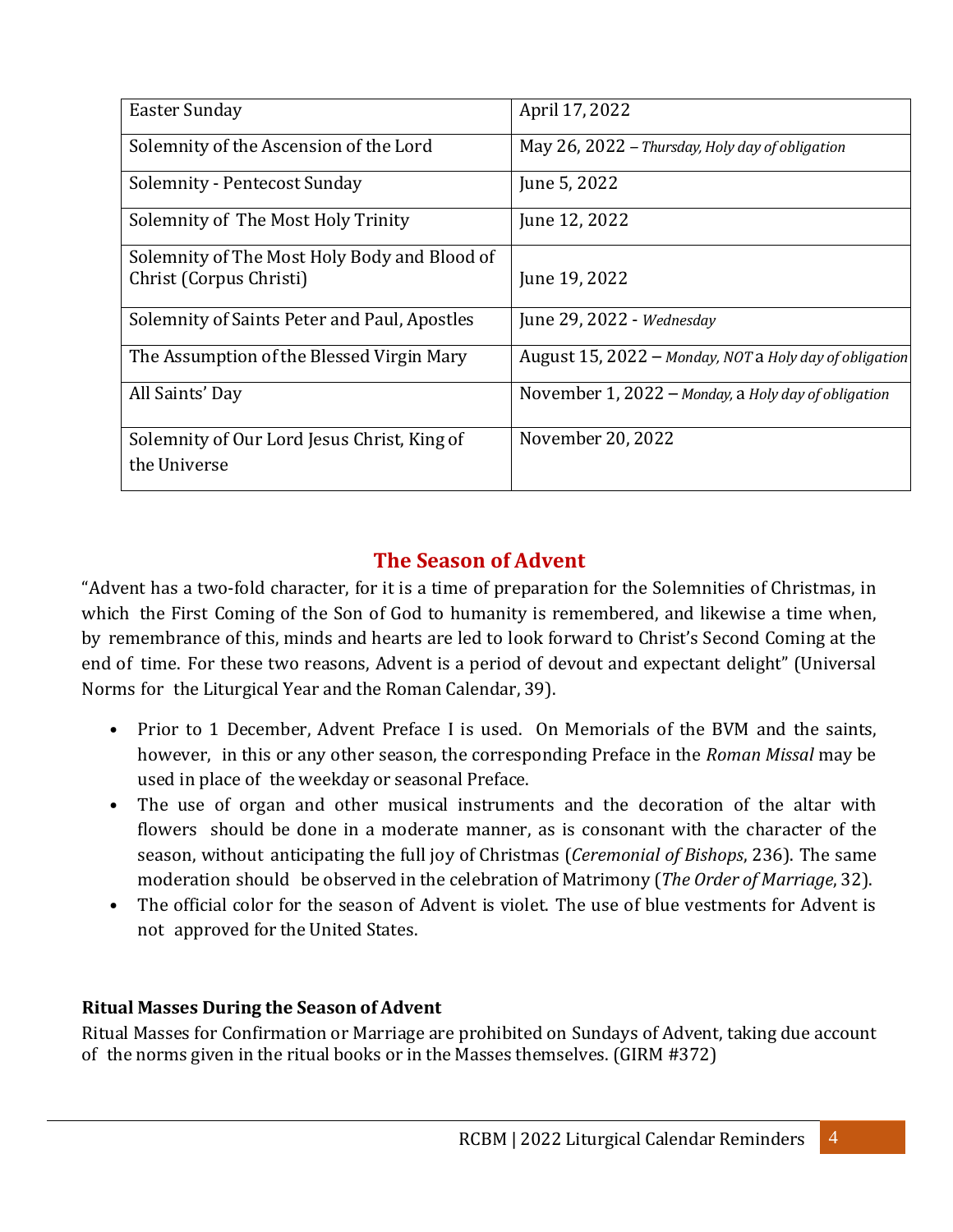#### **Advent Penance Service**

Every effort should be made to schedule communal celebrations of the Sacrament of Penance during the season of Advent. Please note that no parish may schedule general absolution (cf. Code of Canon Law c. 961 § 1,2) Additionally, ample time for individual confession outside of a communal liturgy should be provided. **The Federation of Diocesan Liturgical Commissions has made available an Advent Penance Service. Please feel free to use this format in parish or vicariate gatherings for the communal celebration of Penance during the Advent Season. Please see attachment.**

#### **The Advent Wreath**

The Advent Wreath may be placed in the narthex/gathering area, or near the ambo. See the Book of Blessings 1509-1540 for the appropriate Blessing of the Advent Wreath.

#### **The Rite for the Blessing of a Child in the Womb**

"The Church welcomes with joy and compassion the mothers who, recognizing that all life is a gift from God, come to the Church seeking a blessing for their unborn child. Such a blessing sustains the parents by imparting grace and comfort… and fosters respect for human life within society" (USCCB, Rite of Blessing). The Season of Advent is a season of hope and expectation, and it would be pastorally beneficial to offer expectant parents the opportunity to receive the Church's blessing and prayerful support as they prepare to welcome new life into their families. Copies of this Rite of Blessing are available in both Spanish and English at: [https://www.respectlife.org/blessing-in-womb.](https://www.respectlife.org/blessing-in-womb)

# **The Season of Christmas**

"After the annual celebration of the Paschal Mystery, the Church has no more ancient custom than celebrating the memorial of the Nativity of the Lord and of his first manifestations, and this takes place in Christmas Time" (Universal Norms, 32).

- The Christmas season extends from Evening Prayer I of Christmas through the Baptism of the Lord, Sunday, 9 January 2022.
- On Christmas itself, priests may (con-) celebrate the three traditional Masses (during the Night, at Dawn, during the Day), provided they are celebrated at the proper times. A priest who celebrates three times may accept three Mass stipends (*Code of Canon Law,* 951, §1).
- In the Nicene Creed, at the words "and by the Holy Spirit... became man," all genuflect at all Masses celebrating the Nativity of the Lord.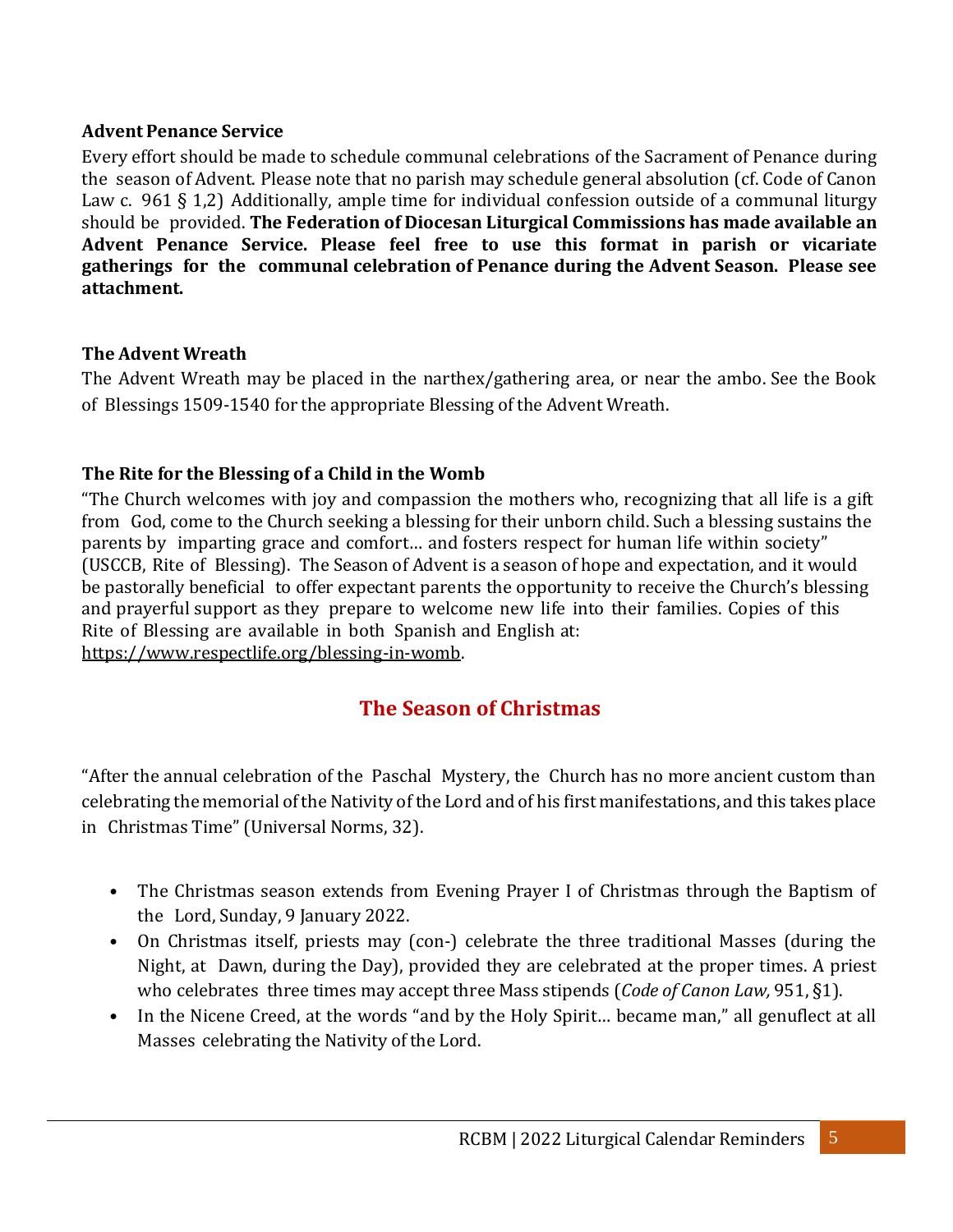#### **"Christmas Pageants" and "Santa Claus" within Mass**

The scheduling of "Christmas pageants" or visits by Santa Claus within Mass are not permitted. "The Mass is not a historical reenactment of the events of salvation history and care should be taken not to give the impression that the Liturgy of the Word is a play. Care should be taken especially at Christmas… not to stage the various liturgies as plays. The Christmas Mass should not be presented as a birthday party for Jesus, nor should secular notions of Santa Claus be introduced into the Christmas liturgy" (*Lectionary for Masses with Children*, 52).

#### **Blessing of a Christmas Manger or Nativity Scene**

#### *From the Book of Blessings:*

1541 In its present form the custom of displaying figures depicting the birth of Jesus Christ owes its origin to Saint Francis of Assisi who made the Christmas crèche or Manger for Christmas Eve of 1223. However, as early as the Fourth Century, representations of the nativity of the Lord were painted as wall decorations.

1542 The blessing of the Christmas manger or nativity scene, according to pastoral circumstances, may take place on the Vigil of Christmas or at another more suitable time.

1543 The blessing may be given during a celebration of the Word of God, during Mass, or even during another service, e.g., a carol service.

1544 If the manger is set up in the church, it must not be placed in the presbyterium (sanctuary). A place should be chosen that is suitable for prayer and devotion and is easily accessible by the faithful.

# Suggested Order for the Blessing of the Christmas Manger at Christmas Eve Mass

In preparation for the Mass, the image of the Infant Jesus, covered with a small white or gold cloth, is placed near the Ambo on a small decorated table or stand. placed near the Ambo on a small decorated table or stand.

Before the Entrance Procession begins, a deacon or server gently uncovers the statue of the Infant, *Following the proclamation of the Gospel*, the open Book of the Gospels is placed behind, or in front revealing, as it were, the birth of Christ, the Word made Flesh.

Following the proclamation of the Gospel, the open Book of the Gospels is placed behind, or in front of and slightly below the statue of the Infant Jesus. The Infant and the open Book of the Gospels remain *At the conclusion of the Mass, after the Final Blessing and Dismissal*, the servers take their together for the entire Mass.

At the conclusion of the Mass, after the Final Blessing and Dismissal, the servers take their places in the center aisle (as they would for the recessional). The deacon, if there is one present, otherwise the priest, takes the statue of the Infant Jesus from its place and, instead of the usual recessional, the priest and ministers move in solemn procession toward the place of the manger scene. This procession may go throughout the church accompanied by instrumental music or in silence.<br>
Support the church accompanied by instrumental music or in silence.

incenses the manger with three sets of double swings. After a moment of silent adoration, the Arriving at the manger scene, the statue of the **Infant Jesus is placed in the crib** and the priest incenses the **Arriving** manger with three sets of double swings. After a moment of silent adoration, the manger is blessed, the manger recessional hymn is announced and the priests and ministers process out of the Church.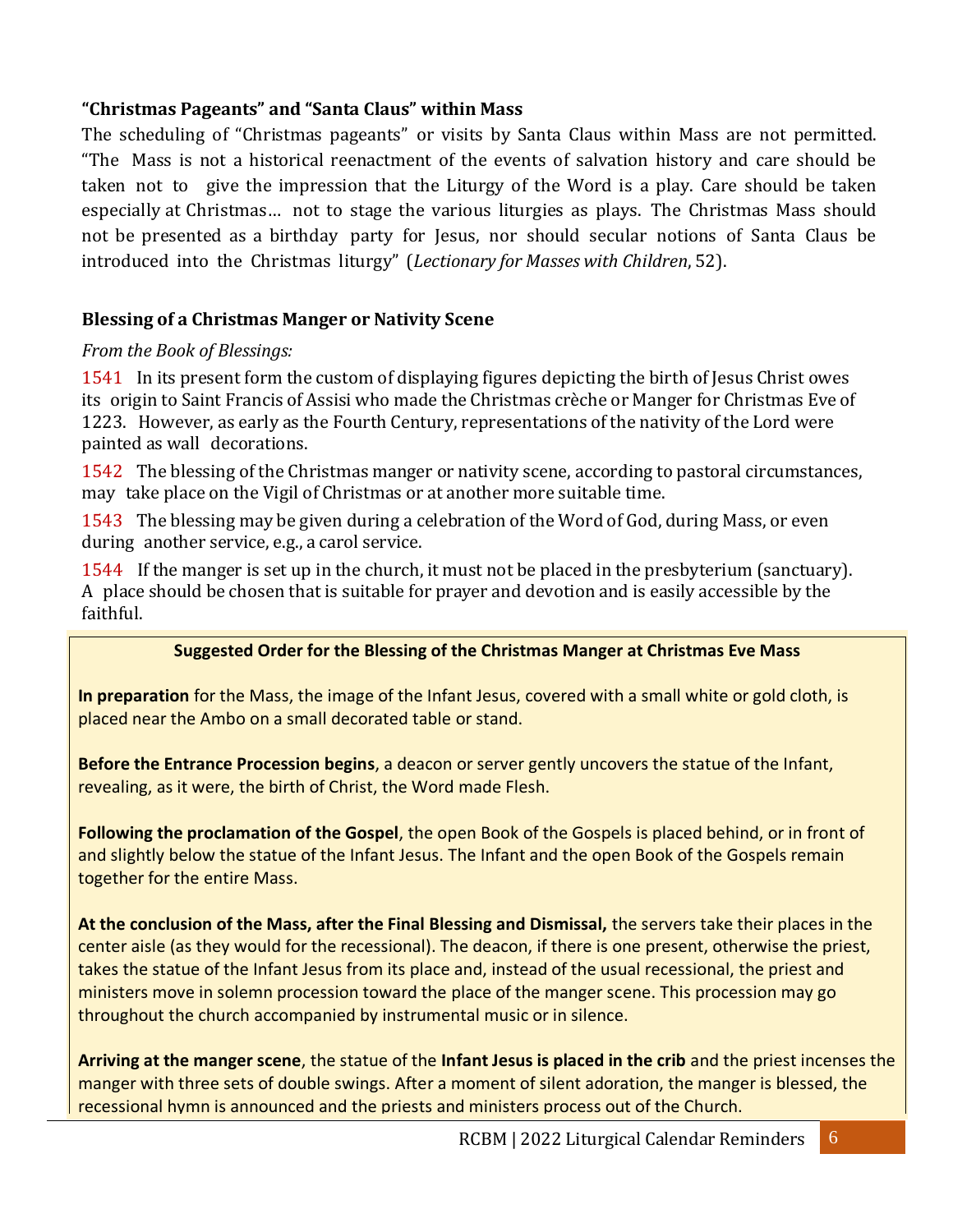#### **The Blessing of Families on the Feast of the Holy Family of Jesus, Mary, and Joseph**

The Feast of the Holy Family falls on Sunday, December 26, 2021. A priest may wish to make use of the **Blessing of a Family** as found in the Book of Blessings, numbers 62-67, making the necessary adjustments or additions as needed. The Prayer of Blessing (n. 65) normally takes place at the conclusion of the Prayers of the Faithful, which may be found in the Book of Blessings (n. 64).

#### **The Epiphany Announcement of Easter and the Moveable Feasts**

While a day like Christmas is fixed on the calendars on December 25th, many of the important feasts of the Church year move, based upon the date that Easter is set. Easter changes each year moving to the Sunday after the "Paschal Full Moon," and can fall between March 28 and April 26. In ancient times before calendars were common, most people did not know the dates for the upcoming Liturgical year. On Epiphany Sunday, the upcoming dates were "proclaimed". After the singing of the Gospel, a Deacon or cantor, in keeping with an ancient practice of Holy Church, announces from the ambo the moveable feasts of the current year according to the formula: "The Announcement of Easter and the Moveable Feasts" which can be found in musical notation in the Roman Missal: Appendix I, Various Chants for the Order of Mass. Please see the attachment containing the text to be used this year.

#### **The Feast of the Baptism of the Lord**

The Feast of the Baptism of the Lord falls on Sunday, January 9, 2022. It would be appropriate to use the sprinkling rite found in the *Roman Missal* (Appendix II: Rite for the Blessing and Sprinkling of Water). If this rite is celebrated, it takes the place of the usual Penitential Act at the beginning of Mass.

# **Ordinary Time and General Liturgical Considerations**

#### **Liturgical Formularies for Civil Holidays**

Please consult the Ordo to see the liturgical options and Mass texts for civil holidays such as Labor Day, the  $4<sup>th</sup>$  of July and Thanksgiving Day.

#### **Sundays and Solemnities**

- The liturgical day runs from midnight to midnight, except for Sundays and Solemnities which begin with the evening of the preceding day (or the Vigil). (GNLYC #2)
- Because of its importance Sunday gives way only to solemnities and feasts of the Lord inscribed in the General Calendar, except that the Sundays of the Advent, Lent, and Easter seasons take precedence over all feasts of the Lord and over all solemnities. (GNLYC #5)
- Solemnities are counted as the principal days in the calendar and their observance begins with the Evening Prayer I of the preceding day. (GNLYC # 11)